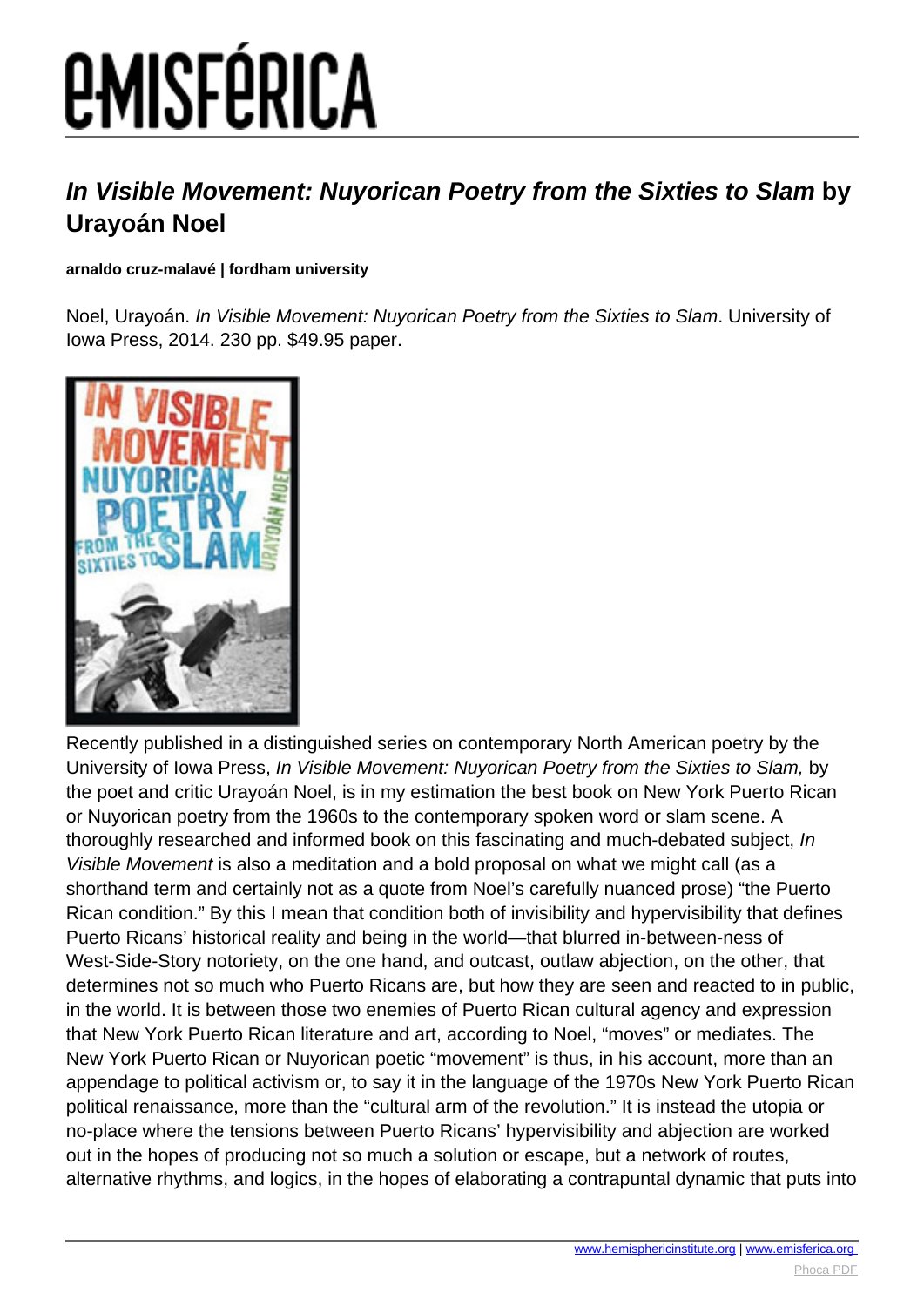## *<u>EMISFÉRICA</u>*

dialogue all those inchoate, fragmented, and uncomfortably dislocated ways in which Puerto Ricans, to the embarrassment of many of the island's traditional intellectuals, are either invisible or hypervisible, notorious or abjected.

A comprehensive though nonlinear account of the movements or counterpoints generated by Puerto Ricans in their attempt to "bregar"—as the cultural critic Arcadio Díaz Quiñones would call it—or negotiate that intractable condition of marked hypervisibility and outlaw abjection, In Visible Movement does not, however, offer a narrative of transformation. It does not propose (as Raphael Dalleo and Elena Machado Sáez, among others, have done) that New York Puerto Rican or Nuyorican cultural expression has evolved from a 1970s resistant aesthetics that attempted to decolonize by calling on colonial subjects to withdraw from the system and its mass-media industries to a more supple, ambiguous, and playfully postmodern aesthetics that assumes the market and its sanctioned spectacles in order to create alternate counterpublics. Nor does it posit a constant, seamless evolution or development of a popular street-based aesthetics over time from its foundation in the 1960s to its resurgence or revival in the multicultural slam and spoken word poetics of the 1990s, through the mediating agency of the Nuyorican Poets Cafe, the way its founder, the poet Miguel Algarín, would narrate this story in his preface to his and Bob Holman's anthology Aloud. Instead, working against the important historical contexts or frames proposed by Juan Flores, Arlene Dávila, and Ed Morales on the transformation of New York City as a diasporic, neoliberal, and globally multicultural urban space, Noel sets out to identify and analyze how Nuyorican poets have negotiated the disparate and mutually contradictory or aporetic ways that were meant to render them silent by wittily and astutely articulating the fragmented, dislocated, and blurred in-between pieces of their lives. Articulating these pieces, Nuyorican artists have created virtuoso contrapuntal expressions where language is mediated through the body and constantly displaced on and off the page to other alternative linguistic, musical, visual, and corporal registers, intonations, mannerisms, vocalizations, gestures, and sweat. If New York Puerto Rican expression has been considered by some to be stunted, stuttering, balbuceante, or weak, we may surmise from Noel's book that it is because it has been solely considered from the vantage point of one these fragments or judged lacking in relation to some pure, predetermined foundation or norm, rather than from the perspective of the articulate and resistant counterpoint that its authors engender in performance as a response to a mutually contradictory or aporetic social condition of marked hypervisibility and outcast abjection. Noel's great achievement in In Visible Movement, we might say then, is to give us, for the first time, dense descriptions of these performances of Nuyorican poetry that identify their resistant mobile counterpoints, restoring thus their multiple references on and off the page, their virtuosity and wit.

Certainly by temperament and in his own creative work, Noel identifies with the wit, dexterity, and virtuosity of these New York Puerto Rican poetic performances, a virtuosity that in his